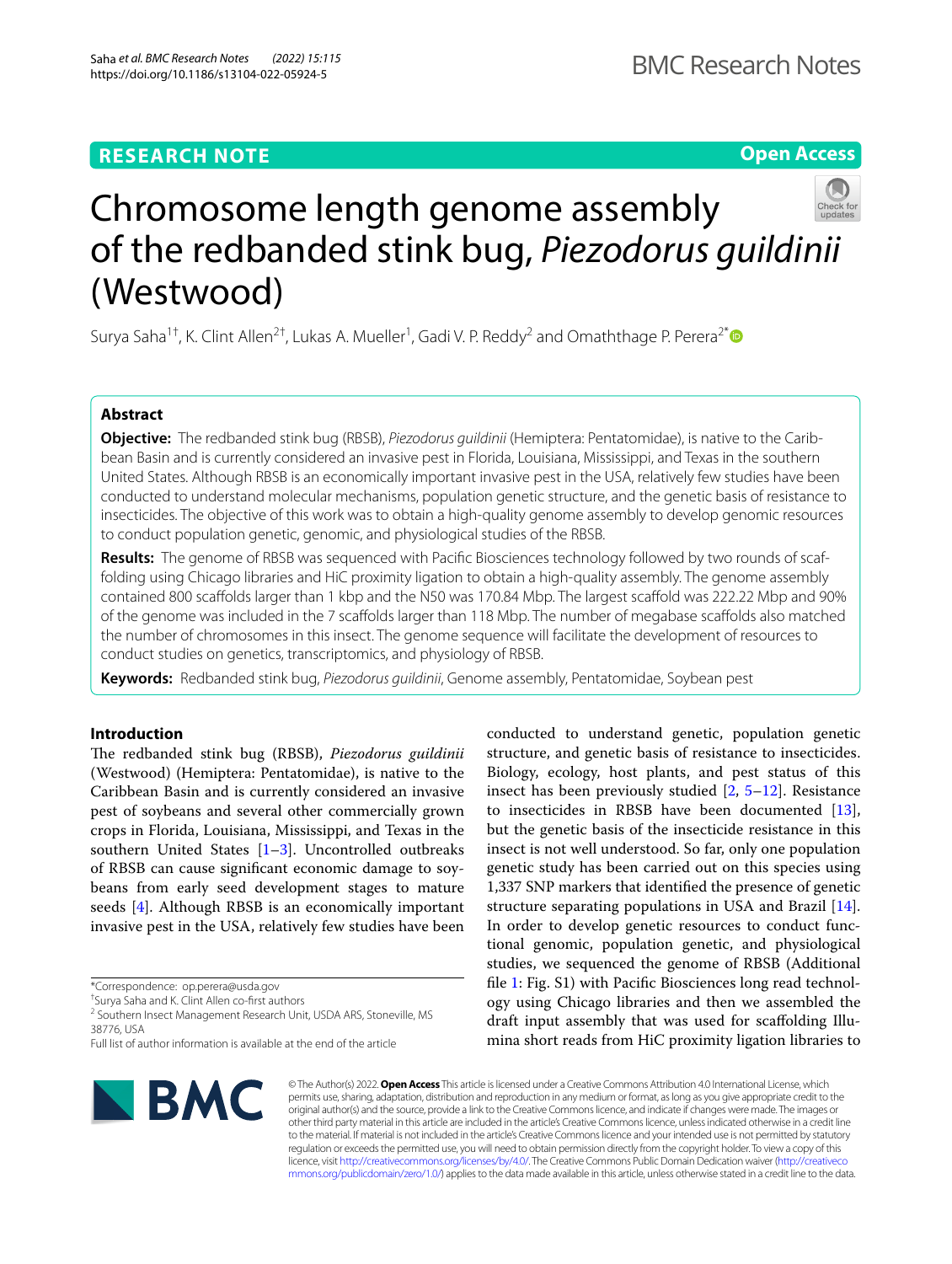obtain a high-quality assembly (Fig. [1,](#page-1-0) Additional fle [1](#page-3-5): Figs. S2 and S3).

## **Main text**

# **Methods**

Genomic DNA libraries for PacBio sequencing and initial assemblies were prepared by Dovetail Genomics (Scottes Valley, CA, USA). A Qiagen tissue kit and a tip-20 mini column (Qiagen, Germantown, MD) was used to isolate high molecular weight DNA from a feld collected female RBSB. DNA was quantifed using Qubit 2.0 fuorometer (Life Technologies, Carlsbad, CA) and a PacBio SMRTbell library with approximately 20 kbp was constructed using SMRTbell Express Template Prep Kit 2.0 (PacBio, Menlo Park, CA) following the manufacturer's protocol. DNA sequencing was performed on a PacBio Sequel II sequencer using Sequel II 8 M SMRT cells generating 108 Gb of continuous long reads (CLR). Initial assembly was performed using the Wtdbg2 v.2.5. assembler [[15\]](#page-4-3) with the following parameters: --genome size 1.0 g --read type sq --min read len 20,000 --min aln len 8192. Blob Tools v1.1.1 [[16](#page-4-4)] with default parameters ([-t HITS…] [-x TAXRULE…] [-m 0.0] [-d 0.0] [–tax\_collision\_random]) was used to identify potential contamination based on BLAST (v2.9) results of the assembly against the NT database. The assembly was fltered to remove potential haplotypic duplications using Purge Dups v1.1.2 [[17\]](#page-4-5) (parameters: -2 -T

<span id="page-1-0"></span>

cutofs) to obtain a purged draft assembly used for scaffolding. Scafolding was performed using HiRise v2.1.5 pipeline [\[18](#page-4-6)] with default settings. Proximity ligation libraries were prepared using Dovetail Omni-C library protocol by digesting formaldehyde fxed chromatin with a DNAse I, repairing chromatin ends, and biotinylated bridge adapter ligation followed by proximity ligation of adapter containing ends. Then crosslinks were reversed, DNA was purifed and was treated to remove biotin that was not internal to ligated fragments. Biotin-labelled DNA fragments were isolated using streptavidin beads and enriched by PCR. The library was sequenced on an Illumina HiSeqX platform to produce approximately  $30 \times$  sequence coverage. The draft de novo assembly from PacBio reads and Dovetail Omni-C proximity ligated library reads were used as input data for HiRise v2.1.5 pipeline. Dovetail Omni-C library sequences were aligned to draft input assembly using BWA-mem v0.7.17-r1188 [[19,](#page-4-7) [20](#page-4-8)] using parameters 5SP -T0. The separations of Dovetail OmniC read pairs mapped within draft scafolds were analyzed by HiRise to produce a likelihood model for genomic distance between read pairs, and the model was used to identify and break putative mis-joins, to score prospective joins, and make joins above a threshold.

The genome completeness evaluation was performed with BUSCO version 5.2.2 [\[21](#page-4-9)] using the Arthropoda (arthropoda\_odb10.2019-11-20 1013) and Hemiptera (hemiptera\_odb10.2019-11-20 2510) databases with 1,013 and 2,510 BUSCOs, respectively. The repeat annotation was done with RepeatModeler using the Dfam TE tools docker container version 1.4 [\(https://github.com/](https://github.com/Dfam-consortium/TETools) [Dfam-consortium/TETools](https://github.com/Dfam-consortium/TETools)). The repeat classification was performed with RepeatClassifer Version 2.0.2 and RepeatMasker version 4.1.2-p1 [[22\]](#page-4-10) to identify the types of repeats in the RBSB genome. RepeatMasker was run in sensitive mode with rmblastn version  $2.11.0+$ . The database of repeats used for classifcation was Dfam 3.4 [\[23](#page-4-11)].

To identify reads derived from mitochondrial DNA (mtDNA), PacBio sequence reads from the shotgun library were mapped to the *Nezara viridula* (L.) mtDNA genome (Accession: EF208087.1) with relaxed parameters (length fraction 0.3 and similarity fraction 0.75). Mapped sequence reads were extracted, and de novo assembled at 85% similarity and 75% length fraction. A consensus of a 20,764 nt RBSB mtDNA contig with 84% identity to the stink bug *Eurydema ventralis* (Kolenati) mtDNA (Accession:MG584837.1) was selected for use as the reference to map the PacBio reads with a higher stringency at 85% similarity fraction and 75% length fraction. A total of 2,099 out of 9,113,332 reads were mapped to the RBSB mtDNA reference with > 150-fold sequence coverage across the coding regions and>75-fold sequence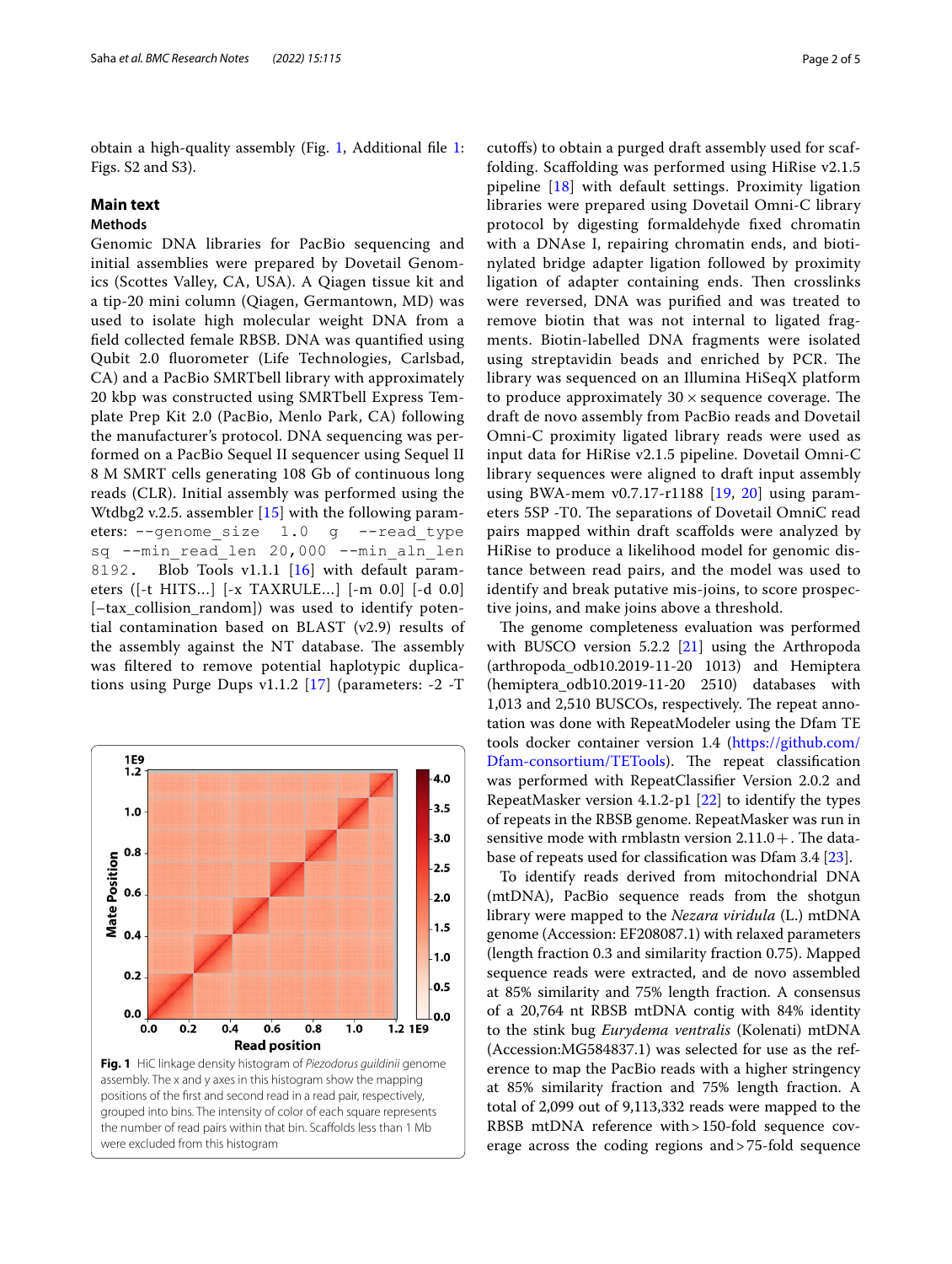coverage in the control region. Consensus of this contig was used to obtain 18,889 bp mitochondrial genome of RBSB.

## **Results and discussion**

Published and unpublished genome assemblies of other pentatomids available in databases indicate that the RBSB genome assembly presented here is comparable to chromosome length assembly of *Aelia acumi* $nata$  (N50=172.2 Mbp, largest scaffold=235.2 Mbp; [[24\]](#page-4-12)) and superior to the assemblies of *Euschistus heros* (N50=2.46 Mbp; PRJNA489772), and *Halyomorpha halys* (N50=802 Kbp;  $[25]$  $[25]$  $[25]$ ). The assembled size of the RBSB genome was 1.205 Gbp with an N50 of 170.835 Mbp, N90 of 118.462 Mbp, L50 of 4, and L90 of 7. The fnal genome assembly contained 800 scafolds larger than 1 Kbp and the smallest and the largest scafold were 118.462 and 222.218 Mbp, respectively (Table [1\)](#page-2-0). Karyotyping of RBSB identifed six pairs of autosomes and a pair of sex chromosomes designated X and Y  $(2n=14)$  $[26]$  $[26]$ . The seven largest scaffolds in the RBSB genome assembly matched the haploid chromosome number in RBSB and other pentatomid bugs.

The genome assembly of RBSB was also found to be highly complete for single-copy markers conserved within the Arthropoda and Hemiptera clades with 96.5% and 96.[2](#page-2-1)% completeness values (Table 2). The

<span id="page-2-0"></span>**Table 1** Assembly summary and contiguity metrics for the shotgun input assembly of PacBio reads and the fnal scafolding with proximity ligation (HiC) of the RBSB genome

|                            | Input assembly | <b>Dovetail</b><br><b>HiRise</b><br>assembly |  |
|----------------------------|----------------|----------------------------------------------|--|
| Total length (bp)          | 1,205,371,278  | 1,205,416,778                                |  |
| N <sub>50</sub>            | 7.401.307      | 170.835.737                                  |  |
| 150                        | 46             | 4                                            |  |
| Largest scaffold           | 29.620.976     | 222.218.125                                  |  |
| Number of scaffolds        | 1262           | 807                                          |  |
| Number of scaffolds > 1kbp | 1255           | 800                                          |  |
| Number of gaps             | 5              | 460                                          |  |
| Number of N's per 100 kbp  | 0.01           | 3.78                                         |  |

low duplication and fragmentation coupled with the completeness underlines the integrity of this genome assembly.

We performed two rounds of repeat annotations for the RBSB genome. It was analyzed for known repeat families in Insecta present in the DFAM 2.4 [\[27](#page-4-15)] (Additional fle [1](#page-3-5): Table S1). LINE (11.64%) were the predominant retroelements found followed by SINEs (1.21%). The Tc1-IS630-Pogo transposon was the predominant DNA transposon repeat family (4.51%). A de novo repeat annotation using RepeatModeler [\[28](#page-4-16)] identifed 2338 Repeat-Scout/RECON families and 181 LTR repeat families. All annotations are available to the research community at the AgriVectors portal [[29\]](#page-4-17).

The complete sequence of the mitochondrial genome, which is often used in population genetics and molecular identifcation of insects is not currently available for this species. Availability of the complete mitochondrial genome assembled in this study (BioSample SAMN23701154) will provide additional DNA markers to conduct population studies that require relatively highly variable mitochondrial genes such as NADH dehydrogenases (*ND*) and cytochrome B.

Additionally, having an official gene set predicted by the NCBI eukaryotic annotation pipeline [\(https://www.](https://www.ncbi.nlm.nih.gov/genome/annotation_euk/process/) [ncbi.nlm.nih.gov/genome/annotation\\_euk/process/](https://www.ncbi.nlm.nih.gov/genome/annotation_euk/process/)) based on this high-quality genome will aid in conducting expression profling experiments intended to elucidate physiological responses to various host plant species and insecticides. Large scale insect genomics projects like the i5k [[30](#page-4-18)] and more recently Ag100Pest [\[31](#page-4-19)] have also highlighted the long-term benefts of building open access databases and genomics resources for the community.

A limited number of molecular resources are currently available for RBSB in public databases, which include 107 microsatellite sequences, six partial cytochrome oxidase I (*COI*) subunit sequences [\[32](#page-4-20)], a 3.18 Mbp partial assembly with 1932 genomic contigs  $(N50=1494$  bp; PRJNA263369), and 17 Gbp of genotype by sequencing (GBS) data in the NCBI Sequence Read Archive [[14\]](#page-4-2). Transcriptome, genome, or proteome data are not available for this economically important pest species. Besides the high-quality genome assembly, we have generated triplicate RNASeq libraries for all life stages from

<span id="page-2-1"></span>**Table 2** BUSCO completeness statistics on the Arthropoda and Hemiptera marker set for the RBSB genome assembly

| <b>BUSCO database</b> | Complete BUSCOs | Complete and<br>single-copy BUSCOs duplicated BUSCOs | Complete and | Fragmented<br><b>BUSCOs</b> | <b>Missing BUSCOs</b> | <b>Total BUSCO</b><br>groups<br>searched |
|-----------------------|-----------------|------------------------------------------------------|--------------|-----------------------------|-----------------------|------------------------------------------|
| Arthropoda            | 977 (96.5%)     | 962 (95%)                                            | 15 (1.5%)    | 10(1%)                      | 26 (2.5%)             | 1013                                     |
| Hemiptera             | 2414 (96.2%)    | 2375 (94.6%)                                         | 39 (1.6%)    | 21 (0.8%)                   | 75 (3%)               | 2510                                     |

These numbers were generated with BUSCO version 5.2.2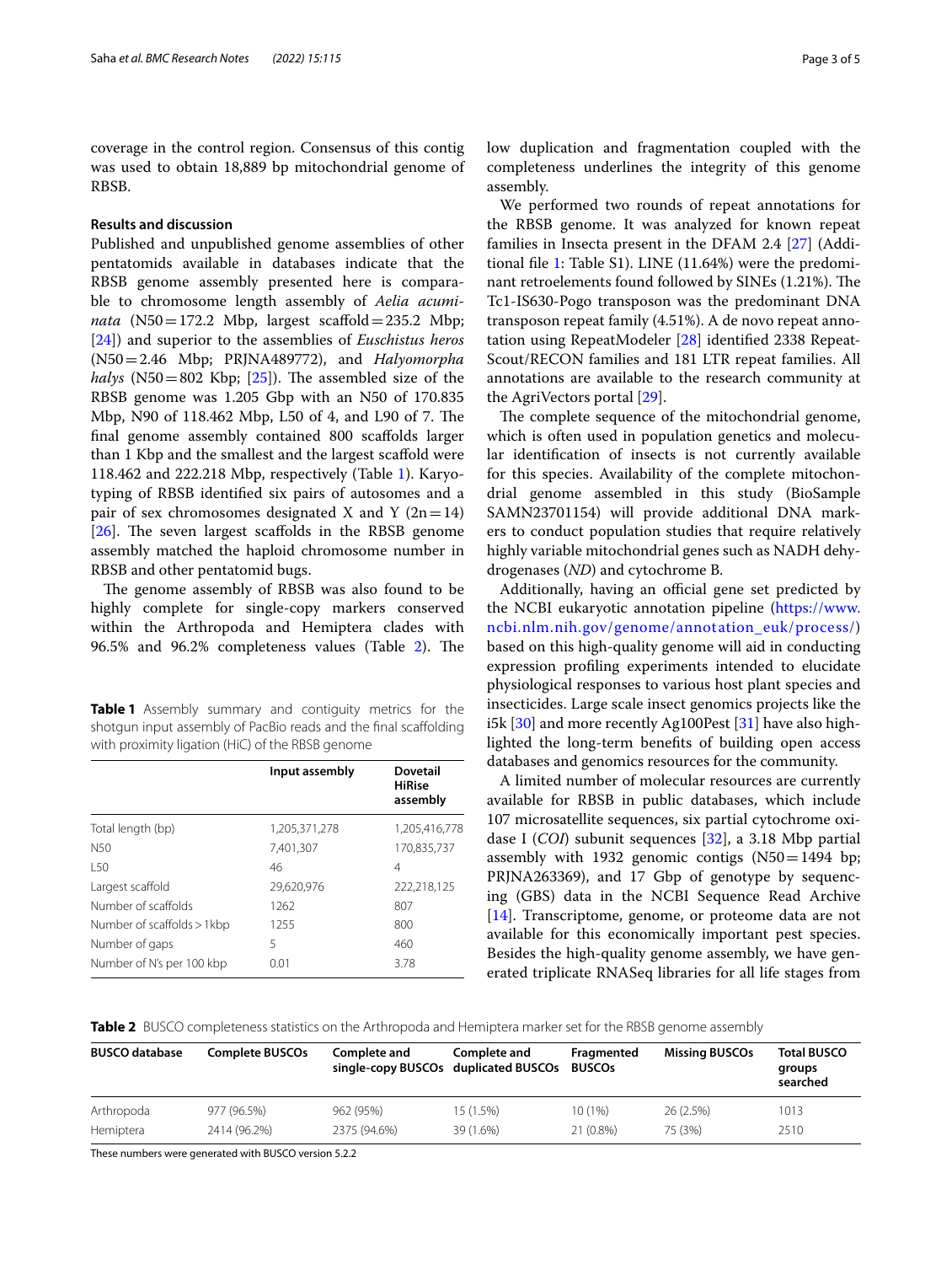eggs, frst instar to ffth instar nymphs, and adult males and females that will be sequenced to obtain a minimum coverage of 25 million  $(2 \times 150$  paired end) reads for each library. Oxford Nanopore long reads will also be obtained by pooling mRNA from all life stages of RBSB. Long Oxford Nanopore reads will facilitate annotation of full-length gene models in the genome as well as qualitative identifcation of isoforms from each life stage. The NCBI structural annotation will be followed by functional annotation to identify gene ontology terms and pathways[\[33](#page-4-21)] which will be made available on the AgriVectors portal [\[29](#page-4-17)]. In addition, we plan to sequence the RBSB genomic DNA with Oxford Nanopore reads to identify epigenetic modifcations such as methylation in the genome [[34,](#page-4-22) [35](#page-4-23)].

Having a well characterized high quality genome assembly will provide a more robust foundation for developing genetic markers for population genetic studies, linkage mapping, and identifying genomic regions associated with regulation of gene expression, host selection, and insecticide resistance by comparative genomic studies using published genomes and transcriptomes of other insects and pentatomid stink bugs [[24](#page-4-12), [25,](#page-4-13) [36](#page-4-24)[–38\]](#page-4-25).

## **Limitations**

Genomic DNA library preparation and assembly were performed with proprietary methods developed by a service provider with PacBio and Illumina sequencing versions currently available. Library construction and sequencing methods, assembly software, and other data used for comparative analysis may be updated in the future. PacBio continuous long reads (CLR) may contain insertion and deletion errors, some of which may have escaped correction during the assembly process.

## **Supplementary Information**

The online version contains supplementary material available at [https://doi.](https://doi.org/10.1186/s13104-022-05924-5) [org/10.1186/s13104-022-05924-5](https://doi.org/10.1186/s13104-022-05924-5).

<span id="page-3-5"></span>**Additional fle 1: Figure S1.** Female (top left) and male (top right) of *Piezodorus guildinii*. **Figure S2.** Comparison of the cumulative lengths of the purged input assembly and the fnal HiRise scafolds. **Figure S3.** Cumulative insert size distribution of HiC paired-end reads mapped within a chromosome. **Table S1**. The number of repeat units, the total length and the percentage of diferent repeat families identifed in *Piezodorus guildinii* genome.

#### **Acknowledgements**

We thank Calvin Pierce (USDA ARS SIMRU) for assistance with RBSB colony maintenance and sample preparation and Dr. Nathan Little for critically reading an earlier version of this manuscript. The use or mention of a trademark or proprietary product does not constitute an endorsement, guarantee, or warranty of the product and does not imply its approval to the exclusion of other suitable products by the U.S. Department of Agriculture, an equal opportunity employer.

#### **Authors' contributions**

Conceptualization, OPP; methodology, KCA, OPP, SS; formal analysis, KCA, OPP, SS; investigation, KCA, OPP, SS, resources, OPP, GVPR, LAM; data curation, OPP, SS; writing-original draft preparation, OPP, SS; writing-review and editing, OPP, SS, KCA, LAM and GVPR; project administration, OPP. All authors read and approved the fnal manuscript.

#### **Funding**

This research was funded by USDA Agricultural Research Service in house research project 6066-22000-091-00D of Southern Insect Management Research Unit. Partial funding was provided by the ARS/State Potato Partnership Program.

#### **Availability of data and materials**

All raw sequencing data and assemblies have been submitted to NCBI BioProject PRJNA686660.

#### **Declarations**

**Ethics approval and consent to participate** Not applicable.

#### **Consent for publication**

Not applicable.

#### **Competing interests**

Authors declare that they have no competing interests.

#### **Author details**

<sup>1</sup> Boyce Thompson Institute, 533 Tower Road, Ithaca, NY 14853, USA. <sup>2</sup> Southern Insect Management Research Unit, USDA ARS, Stoneville, MS 38776, USA.

Received: 14 September 2021 Accepted: 26 January 2022 Published online: 22 March 2022

#### **References**

- <span id="page-3-0"></span>1. Bundy CS, Esquivel JF, Panizzi AR, Eger JE, Davis JA, Jones WA. *Piezodorus guildinii* (Westwood). In: McPherson JE, editor. Invasive stink bugs and related species (Pentatomoidea). Boca Raton: CRC Press; 2018. p. 425–52.
- <span id="page-3-3"></span>2. Panizzi A, Slansky F Jr. Legume host impact on performance of adult *Piezodorus guildinii* (Westwood)(Hemiptera: Pentatomidae). Environ Entomol. 1985;14:237–42.
- <span id="page-3-1"></span>3. Panizzi A, Slansky F Jr. New host plant records for the stink bug *Piezodorus guildinii* in Florida (Hemiptera: Pentatomidae). Fla Entomol. 1985;68:215–6.
- <span id="page-3-2"></span>4. Correaferreira B, Moscardi F. Seasonal occurrence and host spectrum of egg parasitoids associated with soybean stink bugs. Biol Control. 1995;5:196–202.
- <span id="page-3-4"></span>5. Panizzi AR, Smith JG. Biology of *Piezodorus guildinii*: oviposition, development time, adult sex ratio, and longevity. Ann Entomol Soc Am. 1977;70:35–9.
- 6. Panizzi A. Performance of *Piezodorus guildinii* on four species of Indigofera legumes. Entomol Exp Appl. 1992;63:221–8.
- 7. Link D, Panichi J, Concatto L. Oviposition by *Piezodorus guildinii* (Westwood, 1837) on bean plants. Rev Cent Cienc Rur. 1980;10:271–6.
- 8. Cividanes FJ, Parra JR. Ecological zoning of Nezara viridula (L.), *Piezodorus guildinii* (West.) and *Euschistus heros* (Fabr.)(Heteroptera: Pentatomidae) in four soyabean-producing states of Brazil. Anais Soc Entomol Brasil. 1994;23:219–26.
- 9. Oliveira ÉD, Panizzi AR. Performance of nymphs and adults of *Piezodorus guildinii* (Westwood)(Hemiptera: Pentatomidae) on soybean pods at different developmental stages. Braz Arch Biol Tech. 2003;46:187–92.
- 10. Bastola A. Ecology and Biology of the Redbanded Stink Bug, *Piezodorus guildinii* (Westwood) in Louisiana [Dissertation]. Baton Rouge: Louisiana State University; 2017.
- 11. Zerbino M, Miguel L, Altier N, Panizzi A. Overwintering of *Piezodorus guildinii* (Heteroptera, Pentatomidae) populations. Neotrop Entomol. 2020;49:179–90.